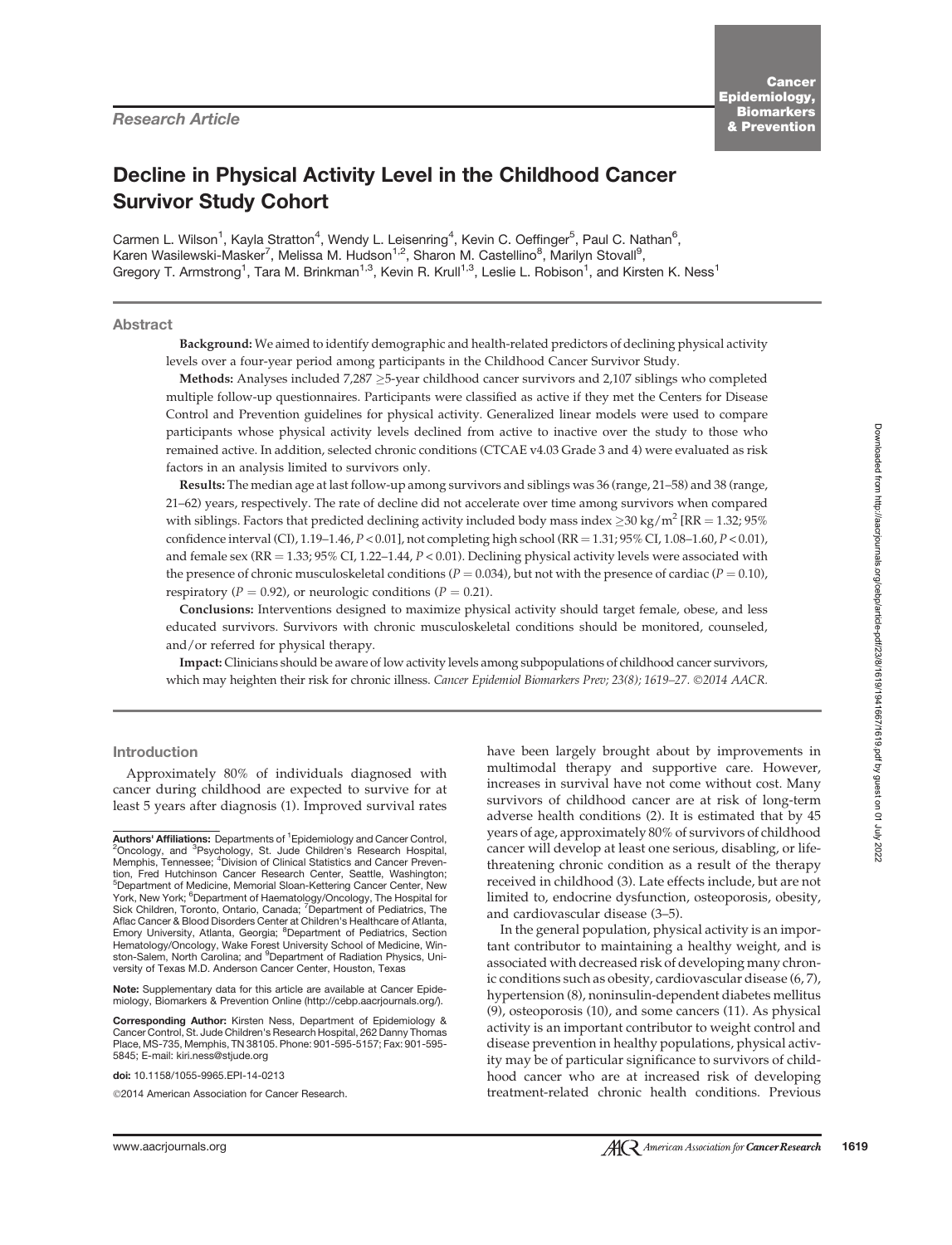studies indicate that many survivors do not engage in regular exercise (12–14); some studies report that less than 50% of cancer survivors meet recommended guidelines for physical activity (15–17). Factors associated with inactivity include female sex (13, 18), Hispanic ethnicity (19), and prior therapy with cranial radiation (15). In addition, psychologic and somatic symptoms, including anxiety, fatigue, low stamina, and cancer-related pain, are also associated with reduced likelihood to participate in exercise (20). Although there is some evidence to suggest that childhood cancer survivors are less likely than peers to engage in recommended levels of activity as they age (13, 21), reports are contradictory (12, 22), and little longitudinal data exist examining how physical activity levels change over time among childhood cancer survivors (23).

The aim of this study was to identify demographic-, treatment-, and health-related predictors of decline in physical activity levels among participants in the Childhood Cancer Survivor Study (CCSS) cohort. Specifically, we hypothesized that greater decline in physical activity levels would be observed among survivors of childhood cancer when compared with their siblings. By evaluating potential associations between demographic- and healthrelated characteristics and declines in activity, we aimed to identify survivors who may most benefit from intervention and educational programs promoting regular physical activity.

#### Materials and Methods

The CCSS is a multisite, retrospective cohort designed to study the late effects of childhood cancer therapy. Childhood cancer survivors were recruited from 26 participating institutions located in the United States and Canada. To be eligible, individuals had to be diagnosed and treated for childhood cancer between 1970 and 1986 and had to have survived  $\geq$ 5 years from their initial diagnosis. Details about the CCSS study protocol and cohort characteristics have been previously published (24–26). All CCSS protocol and contact documents were reviewed and approved by the human subjects committees at participating institutions. Informed consent was obtained from all study participants.

There were 20,690 survivors potentially eligible for participation in the CCSS; 17,632 were successfully contacted and 14,358 completed the baseline questionnaire. CCSS participants who were of the age 18 years or older in 2003 and who completed the Follow-up 2 (initiated in 2003) and Follow-up 4 (initiated in 2007) questionnaires were included in the current study ( $N =$ 7,287: Fig. 1). Survivors of childhood cancer who completed baseline, but completed only one or none of the follow-up questionnaires, were considered nonparticipants for the current analysis. Survivors who died before Follow-up 4 were not eligible for this longitudinal analysis. A comparison group of 2,107 siblings who completed both follow-up questionnaires were also included in analyses.



Figure 1. Consort diagram of study participation.

Data on the primary outcome of interest were collected from survivors and siblings by asking questions, adapted from the Behavioral Risk Factor Surveillance Survey, about their levels of physical activity (27). Participants were classified as active if they met the Centers for Disease Control and Prevention (CDC) guidelines for physical activity (150 minutes of moderate intensity physical activity or 75 minutes of vigorous activity per week; ref. 28).We first evaluated predictors of inactivity at the end of the study period, where cases were defined as those who did not meet CDC guidelines at the Follow-up 4 questionnaire regardless of activity status at Follow-up 2 and noncases were defined as those active at the Follow-up 4 questionnaire regardless of activity status at Follow-up 2. We also evaluated predictors of declining physical activity, where participants whose activity level fell from meeting the CDC guidelines (active) to not meeting the CDC guidelines (inactive) over the study interval were defined as cases, and compared with participants who remained active across the study interval. Accordingly, only participants who were active at Follow-up 2 (study entry), and therefore, at risk of declining activity levels, were included in the second analysis.

Independent variables were selected on the basis of findings from cross-sectional studies that reported characteristics of childhood cancer survivors with reduced levels of physical activity or exercise (13, 15, 19). Factors with the potential for change over time utilized information up to or at the time of the Follow-up 2 questionnaire (study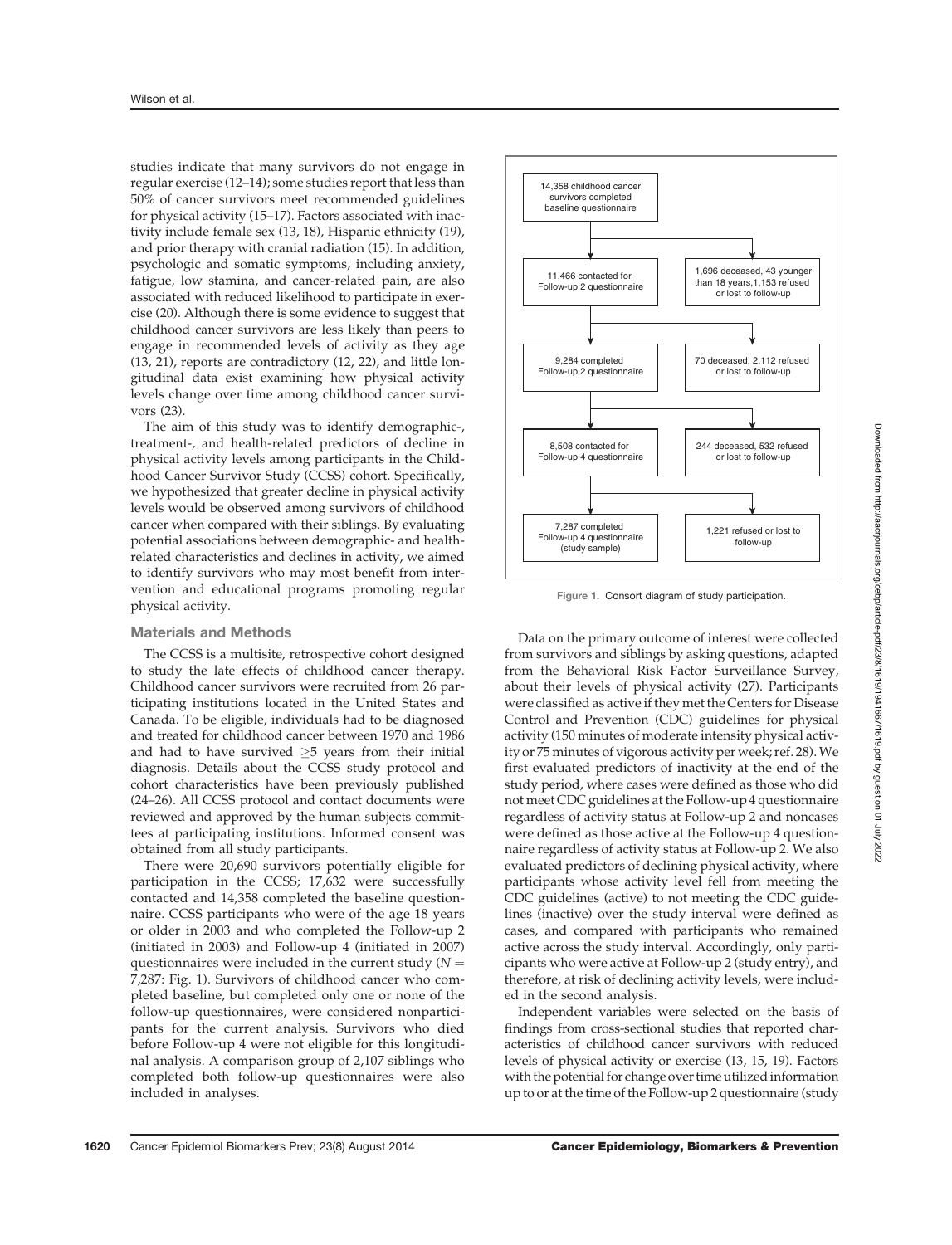entry) for analyses. Candidate factors included sex, race/ ethnicity, employment status, annual household income, and highest level of educational attainment, as well as smoking history, body mass index (BMI), and the presence of depression or pain. Smoking history was categorized as current, former, or never smoker. BMI was calculated as weight (kg) divided by height (m) squared with participants classified as either underweight  $\left($  < 18.5 kg/m<sup>2</sup> $\right)$ , normal (20–24.9 kg/m<sup>2</sup>), overweight (25–29.9 kg/m<sup>2</sup>), or obese ( $\geq$ 30 kg/m<sup>2</sup>). Participants with T-scores of 63 or higher on the depression scale of the Brief Symptom Inventory-18 were defined as depressed (29, 30). Pain was classified as none, mild, moderate, or severe, based on pain reported by participants in the 4 weeks before completing the Followup 2 questionnaire. We also expanded our analyses to include the presence of chronic diseases, which were not considered in previous analyses of physical activity or exercise among CCSS participants (15). The National Cancer Institute Common Terminology Criteria for Adverse Events, version 4.03 (CTCAE) scoring rubric was used to grade the severity of chronic conditions affecting cardiovascular, respiratory, musculoskeletal, and neurological systems, with age of onset before Follow-up 2 survey (31). Participants reporting grade 3 (severe) or grade 4 (disabling or life threatening) conditions were compared with survivors reporting none, grade 1 (mild), or grade 2 (moderate) conditions.

Information related to original cancer diagnoses and treatment was abstracted from medical records. Radiotherapy exposure was grouped into four categories; cranial (no chest), chest, other, and none. Exposure to selected chemotherapeutic agents was categorized as binary variables and included: anthracycline cumulative dose (no anthracyclines or  $\leq 150$  mg/m<sup>2</sup> vs. >150 mg/m<sup>2</sup>) and platinum agent cumulative dose (no platinum agent or  $\leq$ 400 mg/m<sup>2</sup> vs. >400 mg/m<sup>2</sup>). Surgical history involving an amputation of a lower limb (transtibial, transfemoral, or hemipelvectomy) was also considered in analyses.

Descriptive statistics were calculated for demographic characteristics, treatment information, and selected characteristics and compared between survivor participants and nonparticipants using  $\chi^2$  statistics. The demographic distributions from the Follow-up 2 questionnaire were compared between survivor and sibling participants using P values from a robust Wald test adjusted for intra-family correlation. Descriptive statistics indicated that the prevalence of low physical activity was relatively common among CCSS survivor participants (>10%). Therefore, RR and corresponding 95% confidence intervals (CI) for declining physical activity for each independent variable were calculated in multivariable generalized linear models with a log link function, a Poisson distribution, and robust error variances (32). The first models evaluated whether either rates of inactivity at Follow-up 4 or rates of declining physical activity across the study period differed between survivors and siblings, after adjusting for factors listed above (other than treatment information and chronic disease status). Interactions

between survivor status and each covariate were evaluated. Separate analyses were performed using the full cohort (7,287 survivors and 2,107 siblings) for the inactivity status outcome at Follow-up 4, and using a subcohort (4,034 survivors and 1,261 siblings) for the declining activity outcome at from Follow-up 2 to Follow-up 4. The remaining models, restricted to survivors only, evaluated the influence of treatment modality or chronic disease on rates of declining physical activity with age. Because chronic disease is often treatment related, the impact of treatment and chronic disease on declining physical activity were assessed in separate models. Sex, race/ethnicity, and age at Follow-up 2 (study entry) were included as covariates of interest in all models. Interactions of each treatment/condition with sex, race/ethnicity, and age at Follow-up 2 were assessed. For the comparison between survivors and siblings, with 80% power, 5% type I error, and assuming sample sizes and prevalence rates in referent groups corresponding to our data, minimum detectable RRs were 1.09 and 1.15 for the inactive at Follow-up 4 and declining activity outcomes, respectively. Among survivors, RRs of 1.14 to 1.16 (inactive at Follow-up 4) and 1.28 to 1.30 (declining activity) were detectable for the comparison groups defined by cardiac, neurologic, and musculoskeletal conditions. For respiratory condition group comparisons, the detectable RRs were somewhat higher, at 1.35 (inactive at Follow-up 4) and 1.69 (declining activity). All calculations were performed using the statistical package SAS (v9.3).

### **Results**

There were 7,287 survivors of childhood cancer and 2,107 siblings who completed both follow-up questionnaires. The median age at last follow-up among survivors and siblings was 36.1 (range, 21–58) and 38.0 (range, 21– 62) years, respectively. The median time between questionnaire completion was 4.6 years (interquartile range  $=$ 0.7 years) for survivors and 4.2 years (interquartile range  $= 0.5$  years) for siblings. Compared with siblings, a higher proportion of survivors were never smokers (70.7% vs. 60.1%), unable to work (6.4% vs. 1.1%), or resided in a household with income <\$20,000 per annum (10.3% vs. 5.9%; Table 1). When compared with nonparticipant survivors, participants were more likely to be female (51.0% vs. 41.7%;  $P < 0.001$ ), older age at diagnosis (ages  $\geq 15$ years; 17.8% vs. 13.1%), and of White, non-Hispanic descent (90.4% vs. 80.6%; Supplementary Table S1).

Approximately 47.5% of survivors and 41.5% of siblings did not meet CDC guidelines for physical activity at the end of the study interval. Among these, 19.0% of survivors and 17.6% of siblings reported declining activity levels from Follow-up 2 to Follow-up 4.

In multivariate analyses, survivors were 1.14 times more likely to report inactivity at the end of the study interval when compared with siblings (95% CI, 1.08– 1.21; Table 2). Factors significantly associated with inactivity at the end of follow-up included female sex, older age at follow-up (>40 years vs. 18–29 years of age), Black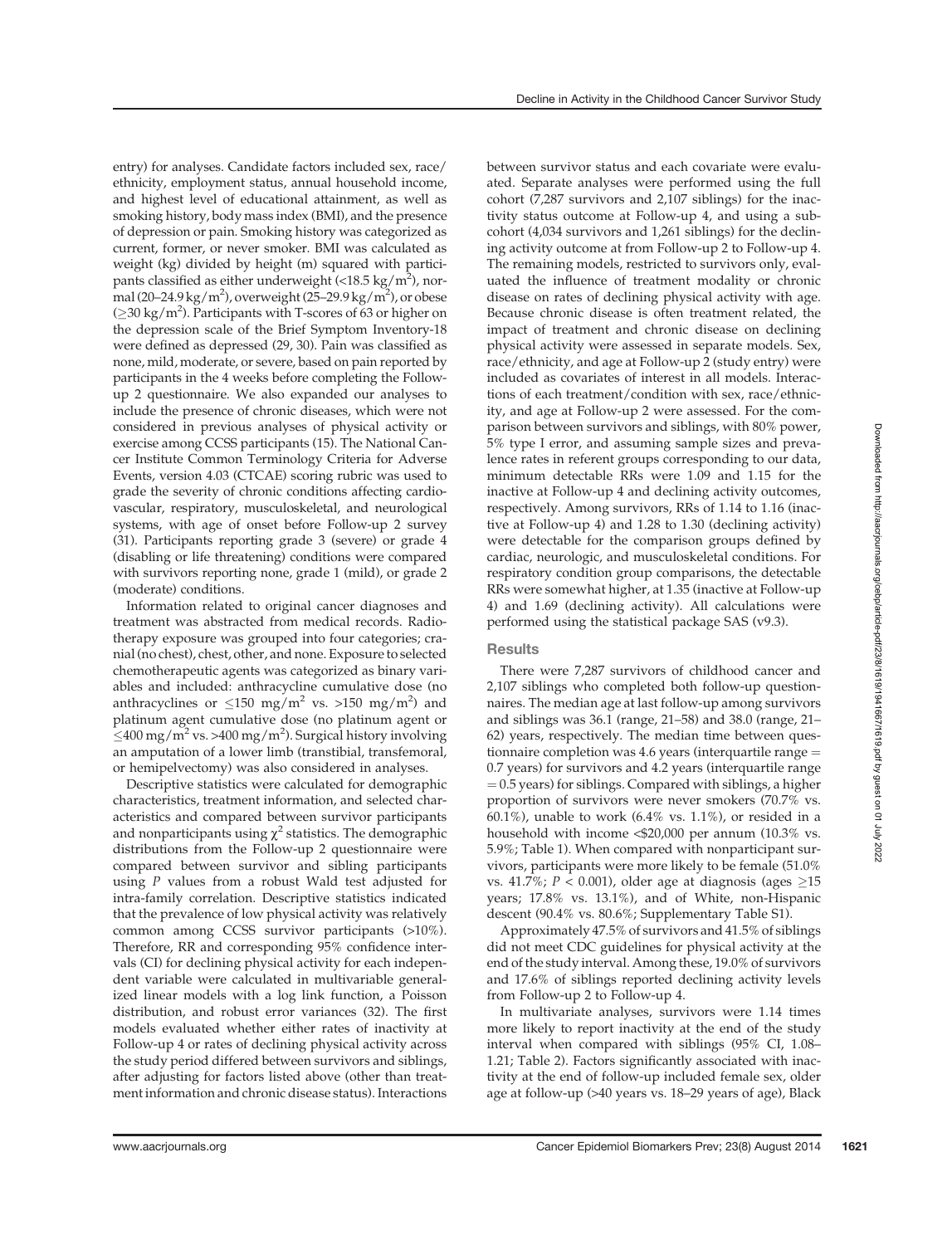|                                            | <b>Survivors</b>   | <b>Siblings</b>        |                |
|--------------------------------------------|--------------------|------------------------|----------------|
|                                            | $(N = 7,287), (%)$ | $(N = 2,107)$ , $(\%)$ | P <sub>b</sub> |
| Gender                                     |                    |                        |                |
| Male                                       | 3,568 (49.0)       | 960 (45.6)             | 0.006          |
| Female                                     | 3,719 (51.0)       | 1,147 (54.4)           |                |
| Race/ethnicity                             |                    |                        |                |
| <b>Black</b>                               | 205(2.8)           | 45(2.1)                | < 0.001        |
| Hispanic                                   | 287 (3.9)          | 51(2.4)                |                |
| White                                      | 6,586 (90.4)       | 1,887 (89.6)           |                |
| Other/unknown                              | 209(2.8)           | 124 (5.9)              |                |
| Educational attainment <sup>a</sup>        |                    |                        |                |
| < High school                              | 286 (3.9)          | 37(1.8)                | < 0.001        |
| High school graduate                       | 3,609 (49.5)       | 962 (45.7)             |                |
| College graduate                           | 3,316 (45.5)       | 1,104 (52.4)           |                |
| Unknown                                    | 76 (1.0)           | 4(0.2)                 |                |
| Employment <sup>a</sup>                    |                    |                        |                |
| Working/caring for home                    | 5,973 (82.0)       | 1,935 (91.8)           | < 0.001        |
| Student                                    | 388 (5.3)          | 87(4.1)                |                |
| Unemployed                                 | 305(4.2)           | 43 (2.0)               |                |
| Unable to work                             | 465 (6.4)          | 24(1.1)                |                |
| Unknown                                    | 156(2.1)           | 18(0.9)                |                |
| Annual household income <sup>a</sup>       |                    |                        |                |
| $<$ \$20,000                               | 754 (10.3)         | 124 (5.9)              | < 0.001        |
| $>$ \$20,000                               | 5,582 (76.6)       | 1,798 (85.3)           |                |
| Unknown                                    | 951 (13.1)         | 185 (8.8)              |                |
| BM <sup>a</sup>                            |                    |                        |                |
| Underweight                                | 282 (3.9)          | 50(2.4)                | 0.002          |
| Normal weight                              | 3,210(44.1)        | 930 (44.1)             |                |
| Overweight                                 | 2,135 (29.3)       | 643 (30.5)             |                |
| Obese                                      | 1,397 (19.1)       | 421 (20.0)             |                |
| Unknown                                    |                    |                        |                |
|                                            | 263 (3.6)          | 63 (3.0)               |                |
| Smoking status <sup>a</sup>                |                    |                        | < 0.001        |
| Current                                    | 1,011 (13.9)       | 366 (17.4)             |                |
| Former                                     | 975 (13.4)         | 420 (19.9)             |                |
| Never                                      | 5,154 (70.7)       | 1,267 (60.1)           |                |
| Unknown                                    | 147(2.0)           | 54 (2.6)               |                |
| Antidepressant medication use <sup>a</sup> |                    |                        |                |
| Yes                                        | 945 (13.0)         | 241 (11.4)             | 0.052          |
| No                                         | 6,342 (87.0)       | 1,866 (88.6)           |                |
| Anxiolytics/sedative/hypnotic              |                    |                        |                |
| medication use <sup>a</sup>                |                    |                        |                |
| Yes                                        | 253(3.5)           | 40 (1.9)               | < 0.001        |
| No                                         | 7,034 (96.5)       | 2,067 (98.1)           |                |
| Active at Follow-up 2                      |                    |                        |                |
| Yes                                        | 4,034 (55.4)       | 1,261 (59.8)           | 0.001          |
| No                                         | 3,064(42.0)        | 812 (38.5)             |                |
| Unknown                                    | 189 (2.6)          | 34 (1.6)               |                |
| Active at Follow-up 4                      |                    |                        |                |
| Yes                                        | 3,654 (50.1)       | 1,201 (57.0)           | < 0.001        |
| No                                         | 3,463 (47.5)       | 875 (41.5)             |                |
| Unknown                                    | 170(2.3)           | 31(1.5)                |                |

<sup>b</sup>P value calculated using robust Wald statistic among nonmissing values.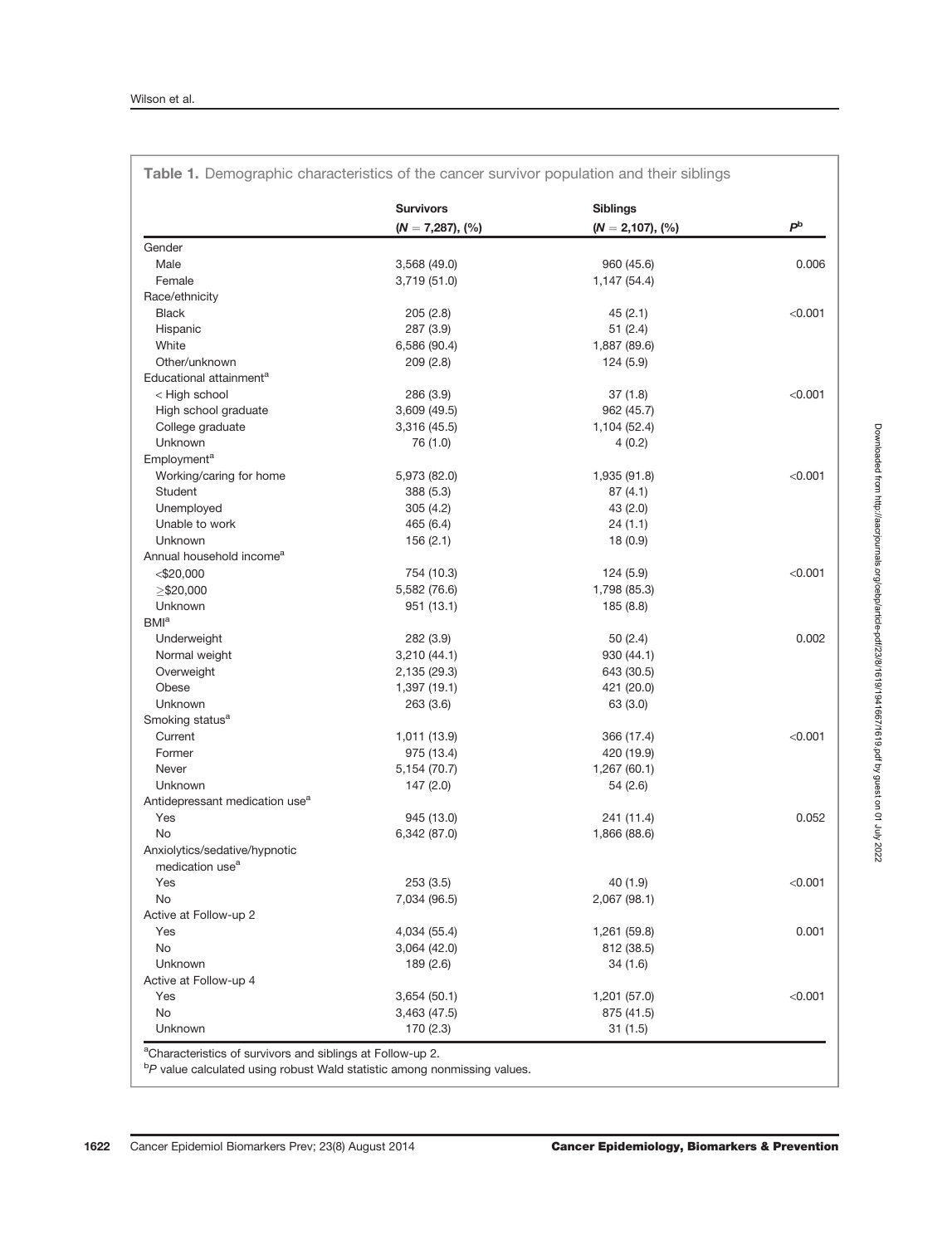Table 2. Relative risk of not meeting national recommendations for physical activity in survivors compared with siblings

|                                                                                                                                              | Inactive at Follow-up 4 (survivors<br>$N = 7,287$ ; siblings $N = 2,107$ ) |               |         | Declining activity levels across study<br>interval <sup>a</sup> (survivors $N = 4,034$ ; siblings<br>$N = 1,261$ |               |              |
|----------------------------------------------------------------------------------------------------------------------------------------------|----------------------------------------------------------------------------|---------------|---------|------------------------------------------------------------------------------------------------------------------|---------------|--------------|
|                                                                                                                                              | RR <sup>b</sup>                                                            | 95% CI        | P       | RR <sup>b</sup>                                                                                                  | 95% CI        | $\mathsf{P}$ |
| Siblings                                                                                                                                     | 1.0                                                                        |               |         | 1.0                                                                                                              |               |              |
| <b>Survivors</b>                                                                                                                             | 1.14                                                                       | $1.08 - 1.21$ | < 0.001 | 1.18                                                                                                             | $1.07 - 1.30$ | < 0.001      |
| Age at Follow-up 2, y                                                                                                                        |                                                                            |               |         |                                                                                                                  |               |              |
| $18 - 29$                                                                                                                                    | 1.0                                                                        |               |         |                                                                                                                  |               |              |
| $30 - 39$                                                                                                                                    | 1.13                                                                       | $1.08 - 1.19$ | < 0.001 | 1.16                                                                                                             | $1.06 - 1.27$ | < 0.001      |
| >40                                                                                                                                          | 1.09                                                                       | $1.03 - 1.17$ | 0.007   | 1.05                                                                                                             | $0.94 - 1.18$ | 0.370        |
| Gender                                                                                                                                       |                                                                            |               |         |                                                                                                                  |               |              |
| Male                                                                                                                                         | 1.0                                                                        |               |         |                                                                                                                  |               |              |
| Female                                                                                                                                       | 1.24                                                                       | $1.18 - 1.30$ | < 0.001 | 1.33                                                                                                             | $1.22 - 1.44$ | < 0.001      |
| Race/ethnicity                                                                                                                               |                                                                            |               |         |                                                                                                                  |               |              |
| <b>Black</b>                                                                                                                                 | 1.24                                                                       | $1.11 - 1.39$ | < 0.001 | 1.22                                                                                                             | $0.95 - 1.55$ | 0.11         |
| Hispanic                                                                                                                                     | 0.94                                                                       | $0.82 - 1.07$ | 0.35    | 0.90                                                                                                             | $0.72 - 1.13$ | 0.36         |
| White                                                                                                                                        | 1.0                                                                        |               |         |                                                                                                                  |               |              |
| Other                                                                                                                                        | 1.09                                                                       | $0.95 - 1.26$ | 0.21    | 1.10                                                                                                             | $0.85 - 1.42$ | 0.47         |
| <b>Educational attainment</b>                                                                                                                |                                                                            |               |         |                                                                                                                  |               |              |
| <high school<="" td=""><td>1.28</td><td><math>1.15 - 1.43</math></td><td>&lt; 0.001</td><td>1.31</td><td>1.08-1.60</td><td>0.007</td></high> | 1.28                                                                       | $1.15 - 1.43$ | < 0.001 | 1.31                                                                                                             | 1.08-1.60     | 0.007        |
| High school graduate                                                                                                                         | 1.10                                                                       | $1.05 - 1.16$ | < 0.001 | 1.13                                                                                                             | $1.04 - 1.23$ | 0.004        |
| College graduate                                                                                                                             | 1.0                                                                        |               |         |                                                                                                                  |               |              |
| <b>BMI</b>                                                                                                                                   |                                                                            |               |         |                                                                                                                  |               |              |
| Underweight                                                                                                                                  | 1.14                                                                       | $1.02 - 1.28$ | 0.021   | 1.09                                                                                                             | $0.88 - 1.36$ | 0.42         |
| Normal weight                                                                                                                                | 1.0                                                                        |               |         |                                                                                                                  |               |              |
| Overweight                                                                                                                                   | 1.10                                                                       | $1.04 - 1.17$ | < 0.001 | 1.18                                                                                                             | 1.08-1.30     | < 0.001      |
| Obese                                                                                                                                        | 1.24                                                                       | $1.17 - 1.31$ | < 0.001 | 1.32                                                                                                             | $1.19 - 1.46$ | < 0.001      |
| Smoking status                                                                                                                               |                                                                            |               |         |                                                                                                                  |               |              |
| Current                                                                                                                                      | 0.98                                                                       | $0.91 - 1.04$ | 0.48    | 1.12                                                                                                             | $1.01 - 1.25$ | 0.032        |
| Former                                                                                                                                       | 0.94                                                                       | $0.88 - 1.00$ | 0.06    | 1.02                                                                                                             | $0.91 - 1.14$ | 0.71         |
| Never                                                                                                                                        | 1.0                                                                        |               |         | 1.0                                                                                                              |               |              |
| Antidepressant medication use                                                                                                                |                                                                            |               |         |                                                                                                                  |               |              |
| Yes                                                                                                                                          | 1.0                                                                        |               |         | 1.0                                                                                                              |               |              |
| <b>No</b>                                                                                                                                    | 1.11                                                                       | $1.04 - 1.18$ | 0.001   | 1.04                                                                                                             | $0.93 - 1.17$ | 0.48         |
| Anxiolytic/sedative/hypnotics medication use                                                                                                 |                                                                            |               |         |                                                                                                                  |               |              |
| Yes                                                                                                                                          | 1.0                                                                        |               |         | 1.0                                                                                                              |               |              |
| No                                                                                                                                           | 1.11                                                                       | $1.00 - 1.24$ | 0.056   | 1.12                                                                                                             | $0.92 - 1.37$ | 0.27         |

<sup>b</sup>Risk ratios from multivariate analyses are reported.

race, and lower educational attainment (<high school education vs. college graduate), as well as being underweight, overweight, or obese. With the exception of Black race and being underweight, similar factors were associated with an increased risk of declining physical activity levels in survivors when compared with siblings (Table 2).

Figure 2A depicts the proportion of survivors and siblings whose physical activity levels declined, by age at study entry, after removing those who were inactive at Follow-up 2. Although the proportion of individuals who did not meet the CDC guidelines for physical activity was greater among survivors than siblings in the 18 to 29 years

age group, the overall percent decline in physical activity levels was comparable between survivors and siblings among the older age groups. As seen in Fig. 2B, declining levels of physical activity were highest among survivors of central nervous system (CNS) and kidney tumors.

In models limited to survivors only, the risk of being inactive at the end of the study period was higher among survivors who reported the presence of severe/disabling or life threatening neurologic ( $RR = 1.26$ ;  $95\%$  CI,  $1.16-$ 1.36,  $P < 0.001$ ), cardiac (RR = 1.10; 95% CI, 1.00–1.20,  $P =$ 0.047), or musculoskeletal conditions ( $RR = 1.22$ ; 95% CI, 1.12–1.34, P < 0.001) than for those survivors who did not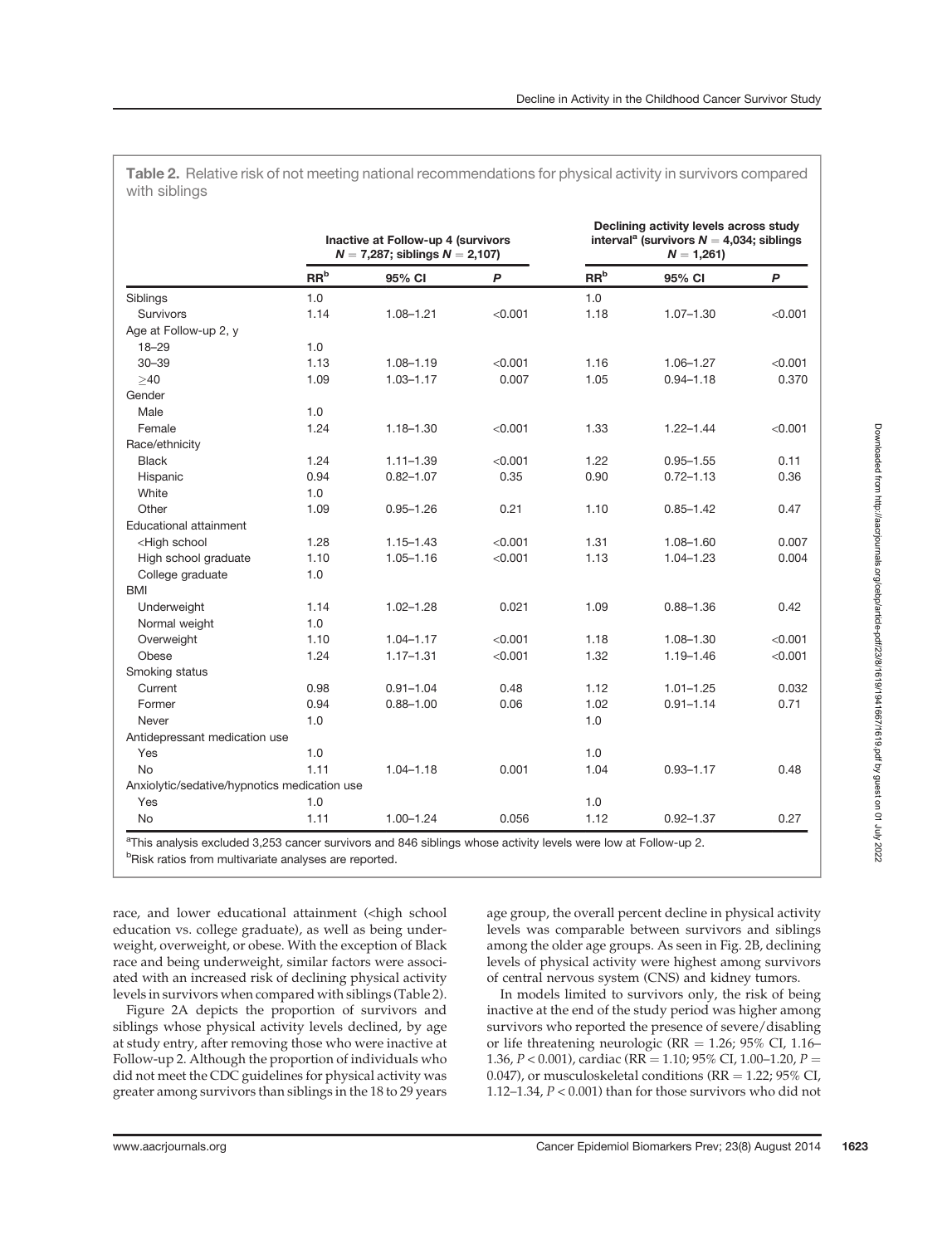

Figure 2. A, the proportion of survivors and sibling controls (with 95% CI) who reported declines in physical activity by age at study entry (Follow-up 2). This figure includes 4,034 cancer survivors and 1,261 siblings who met the CDC guidelines for physical activity at Follow-up 2 and excludes those survivors and siblings who were inactive at Follow-up 2. B, the proportion of survivors (with 95% CI) reporting declines in physical activity by diagnosis. Only those survivors who met the CDC guidelines for physical activity at Follow-up 2 were included in this analysis. Accordingly, there were 445 survivors of CNS tumors, 384 kidney tumor survivors, 318 bone tumor survivors, 1,391 leukemia survivors, 263 neuroblastoma (NB) survivors, 312 non-Hodgkin lymphoma (NHL) survivors, 351 soft tissue sarcoma (STS) survivors, and 570 Hodgkin lymphoma survivors included in this analysis.

report these conditions (Table 3). Survivors with severe/ disabling or life-threatening musculoskeletal conditions also had a higher risk of declining activity levels ( $RR =$ 1.21; 95% CI, 1.01–1.45,  $P = 0.034$ ). However, the risk of declining activity over the study interval was not associated with the presence of a severe/disabling or life-threatening respiratory, cardiac, or neurologic chronic condition (Table 3). The most common severe/disabling or lifethreatening cardiac conditions reported by participants included cerebrovascular accident (28%), congestive heart failure (23%), and myocardial infarction requiring surgical intervention (15%). Amputation (73%) and joint replacement (27%) were the most frequently reported musculoskeletal conditions, while the most frequently reported neurologic condition was paralysis (53%).

After adjusting for sex, race/ethnicity, age at diagnosis, and age at Follow-up 2, cancer survivors who had undergone a lower limb amputation ( $RR = 1.27$ ; 95% CI, 1.13– 1.43,  $P < 0.001$ ), or who were treated with >400 mg/m<sup>2</sup> platinum-based chemotherapy ( $RR = 1.19$ ;  $95\%$  CI,  $1.02-$ 1.38,  $P = 0.026$ ) had an increased risk of being inactive at Follow-up 4 when compared with survivors who had not received these treatments. Previous exposure to cranial radiation was also observed to increase the risk of inactivity among survivors (RR = 1.22; 95% CI, 1.14–1.31,  $P$  < 0.001). Exposure to anthracyclines in excess of  $150 \,\mathrm{mg/m^2}$ was not associated with an increased risk of inactivity ( $P =$ 0.77). Although exposure to cranial radiation was also associated with an increased risk of declining activity levels (RR = 1.24; 95% CI, 1.10–1.39,  $P < 0.001$ ), lower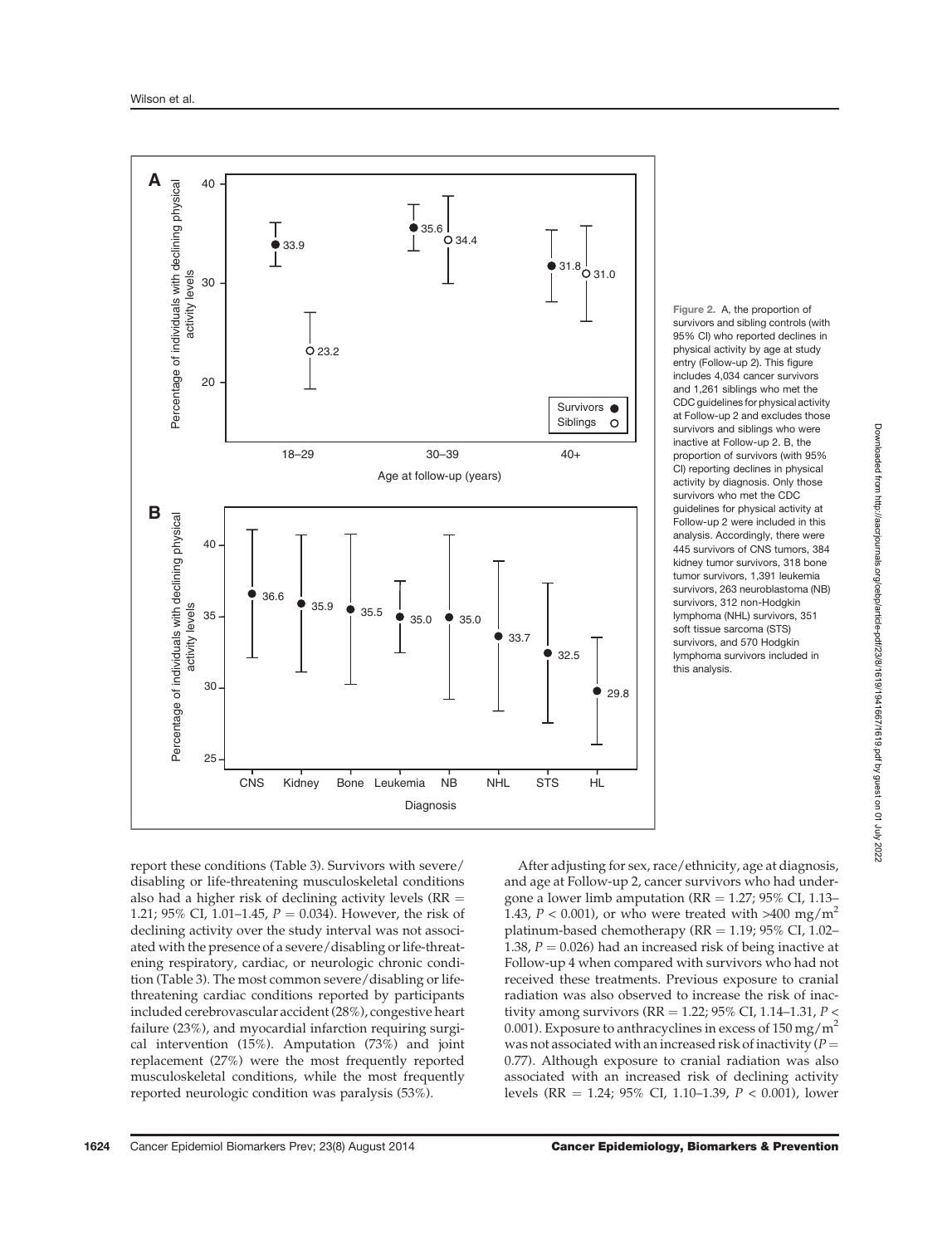Table 3. Relative risk describing associations between chronic health conditions and not meeting national recommendations for physical activity in survivors

| <b>Treatment</b>          | Inactive at Follow-up 4 ( $N = 7,287$ ) |               |         | Declining activity levels across study<br>interval <sup>a</sup> ( $N = 4,034$ ) |               |       |
|---------------------------|-----------------------------------------|---------------|---------|---------------------------------------------------------------------------------|---------------|-------|
|                           | $\mathbf{R}^{\mathbf{b}}$               | 95% CI        | P       | $\mathbf{R}^{\mathbf{b}}$                                                       | 95% CI        | P     |
| Cardiac condition         |                                         |               |         |                                                                                 |               |       |
| None/mild/moderate        | 1.0                                     |               |         |                                                                                 |               |       |
| Severe/disabling          | 1.10                                    | $1.00 - 1.20$ | 0.047   | 1.16                                                                            | $0.97 - 1.40$ | 0.10  |
| Neurologic condition      |                                         |               |         |                                                                                 |               |       |
| None/mild/moderate        | 1.0                                     |               |         |                                                                                 |               |       |
| Severe/disabling          | 1.26                                    | $1.16 - 1.36$ | < 0.001 | 1.11                                                                            | $0.94 - 1.32$ | 0.21  |
| Musculoskeletal condition |                                         |               |         |                                                                                 |               |       |
| None/mild/moderate        | 1.0                                     |               |         |                                                                                 |               |       |
| Severe/disabling          | 1.22                                    | $1.12 - 1.34$ | < 0.001 | 1.21                                                                            | $1.01 - 1.45$ | 0.034 |
| Respiratory condition     |                                         |               |         |                                                                                 |               |       |
| None/mild/moderate        | 1.0                                     |               |         |                                                                                 |               |       |
| Severe/disabling          | 1.01                                    | $0.82 - 1.25$ | 0.93    | 1.02                                                                            | $0.67 - 1.56$ | 0.92  |

NOTE: Risk ratios were adjusted for sex, race, age at diagnosis, age at Follow-up 2 (study entry), and use of antidepressant, anxiolytic, sedative, or hypnotic medications.

<sup>a</sup>This analysis excluded 3,253 cancer survivors whose activity levels were low at Follow-up 2.

limb amputation and prior therapy with platinum-based agents were not associated with declining activity levels  $(P > 0.05)$ .

## **Discussion**

Although previous studies carried out among CCSS participants have identified factors associated with low physical activity in cross-sectional analyses (13, 15, 18, 19), this study is among the first to evaluate factors that predict declining levels of physical activity among survivors of childhood cancer as they age. In this study, approximately 19% of survivors and 18% of siblings reported declining activity levels over a 4-year period, such that by the end of the study interval, 48% of survivors and 42% of siblings did not meet CDC guidelines for physical activity. However, when analyses were limited to consider those participants at risk of declines in physical activity at the beginning of the study period, we observed that the trajectory of decline in activity levels among childhood cancer survivors was not greater than that among siblings. Characteristics associated with declining activity levels among both survivors and siblings included female sex, being obese, and a lower level of education. In models limited to survivors only, the presence of severe or disabling chronic conditions was associated with low activity levels at the end of the study period. However, only the presence of severe or disabling musculoskeletal conditions was associated with declining physical activity over time.

Previous studies have demonstrated that survivors of childhood cancer are at an increased risk of chronic illness, and that in many instances, these chronic illnesses emerge decades earlier than expected (3–5). As the presence of chronic illness may limit the capacity of childhood cancer survivors to participate in physical activity, it is reasonable to hypothesize that activity levels may decline more rapidly in survivors as they age. Although we observed an increased risk of inactivity with increasing age in both survivors and their siblings in the current study, the rate of decline was not higher among survivors when compared with siblings. Furthermore, in analyses restricted to survivors, the risk of activity levels declining over time was not significantly elevated among those survivors with severe/disabling or life-threatening respiratory, neurologic and cardiac illnesses, perhaps driven by the fact that survivors with these severe/disabling conditions were already inactive at the first evaluation time point. This suggests that for many survivors with chronic illnesses, the inability to participate in organized sports and recreational activities at the levels recommended by the CDC occurs early in survivorship. This is important because studies among noncancer populations have shown that physical activity and exercise can be beneficial for chronically ill individuals. Multiple studies in patients with chronic heart failure, or who have experienced a cerebrovascular accident or myocardial infarction, have shown that specialized physical training programs can improve various indices of cardiovascular health (33–35), reduce fatigue (33), and improve physical function and qualityof-life (36, 37). Survivors with musculoskeletal late effects can benefit from working with specialists who have experience with prosthetics and movement retraining to facilitate physical function and improve body image (38). Thus, physical training programs may have important health benefits for survivors who develop chronic illnesses following cancer therapy. Tailoring physical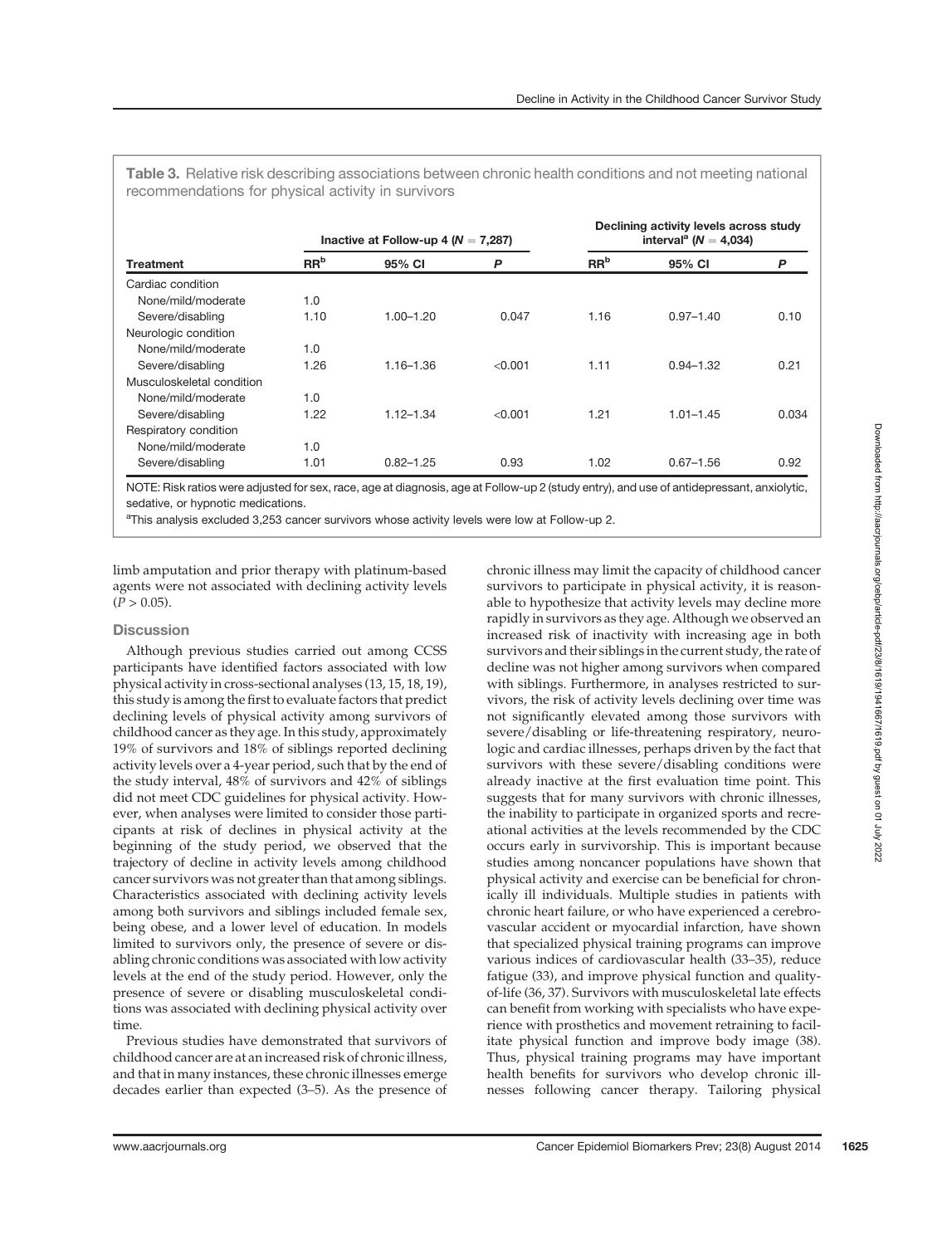activity and exercise interventions to accommodate health-specific limitations common among certain subgroups of childhood cancer survivors will be an essential element in the successful implementation of future programs.

In the current study, we found that female sex, having a lower level of education, and being obese, predicted declining levels of physical activity. Our findings are consistent with previous reports that have examined potential risk factors associated with inactivity using cross-sectional study designs (12, 13, 15, 18, 19, 39). Although we observed an association between the use of antidepressant and antianxiety medications with low levels of physical activity at the end of the study (Follow-up 4), we did not observe an association between medication use and declining levels of physical activity. Our lack of an association between medication use and declining activity may be, in part, due to the alleviation of depressive symptoms over time, due to effective pharmacotherapy, psychotherapy, and lifestyle strategies, including physical activity, which have been shown to improve mood (40, 41). We also observed that the reported frequency of survivors and siblings not meeting the CDC guidelines for physical activity in the Follow-up 2 questionnaire, 42.1% and 38.5%, respectively, was lower than that previously reported for the CCSS cohort in a study by Ness and colleagues (2009) for survivors (52.0%) and their siblings (46.7%; ref. 15). However, these differences were largely due to a change in the CDC guidelines for vigorous physical activity between the previous and current analyses, that is, three 20-minute sessions versus 75 minutes of aerobic activity every week (28, 42).

A strength of this study was the longitudinal design, which allowed for the temporal order between exposure and outcome to be observed. This is particularly pertinent for a risk factor such as obesity, where studies in noncancer survivor populations exist that demonstrate either an increased risk of obesity among those who are less physically active (43, 44), or that obese individuals are less likely to be physically active because they are obese (45, 46). This study had several limitations. First, the use of self-report questionnaires to collect information on physical activity among childhood cancer survivors and their siblings may have affected the accuracy of estimates. Second, the potential contribution of psychosocial factors on declining levels of physical activity among childhood cancer survivors, such as self-motivation, self-efficacy, social support, and perception of disability, was not measured. Third, we compared characteristics between participants and nonparticipants and found that partici-

**References** 

As the number of individuals successfully treated for childhood cancer continues to grow, recognition of the need to promote positive lifestyle and health behaviors that may help prevent, or delay, the onset of late chronic illness among survivors is becoming increasingly important. Identification of the specific factors associated with both low levels of physical activity and declining physical activity with age is one such step toward this goal. Although the trajectory of age-related decline in physical activity among childhood cancer survivors does not differ from siblings, childhood cancer survivors are consistently less active. Ultimately, the success of future interventions to promote physical activity among all cancer survivors will be dependent on the ability of researchers and health practitioners to tailor programs to address the specific barriers that may exist for certain subpopulations of cancer survivors.

#### Disclosure of Potential Conflicts of Interest No potential conflicts of interest were disclosed.

#### Authors' Contributions

Conception and design: C.L. Wilson, W.M. Leisenring, K.C. Oeffinger, M.M. Hudson, G.T. Armstrong, K.R. Krull, L.L. Robison, K.K. Ness<br>**Development of methodology:** C.L. Wilson, W.M. Leisenring,<br>K.C. Oeffinger, L.L. Robison, K.K. Ness

Acquisition of data (provided animals, acquired and managed patients, provided facilities, etc.): K. Wasilewski-Masker, M. Stovall, G.T. Armstrong, L.L. Robison

Analysis and interpretation of data (e.g., statistical analysis, biostatistics, computational analysis): C.L. Wilson, K. Stratton, W.M. Leisenring, K.C. Oeffinger, M.M. Hudson, K.R. Krull, K.K. Ness

Writing, review, and/or revision of the manuscript: C.L. Wilson, K. Stratton, W.M. Leisenring, K.C. Oeffinger, P.C. Nathan, K. Wasilewski-Masker, M.M. Hudson, S.M. Castellino, M. Stovall, G.T. Armstrong, T.M. Brinkman, K.R. Krull, L.L. Robison, K.K. Ness

Administrative, technical, or material support (i.e., reporting or orga-nizing data, constructing databases): M. Stovall, K.K. Ness Study supervision: G.T. Armstrong, K.K. Ness

Other (provided radiation dosimetry related to therapy of patients): M. Stovall

#### Grant Support

This work was funded by grant number U24CA055727 (to L.L. Robison, Principal Investigator) from the National Cancer Institute, St Jude Children's Research Hospital Cancer Center Support Grant (number 5P30CA021765-33), and American Lebanese Syrian Associated Charities.

The costs of publication of this article were defrayed in part by the payment of page charges. This article must therefore be hereby marked advertisement in accordance with 18 U.S.C. Section 1734 solely to indicate this fact.

Received February 21, 2014; revised May 9, 2014; accepted May 12, 2014; published OnlineFirst May 19, 2014.

- 3. Hudson MM, Ness KK, Gurney JG, Mulrooney DA, Chemaitilly W, Krull KR, et al. Clinical ascertainment of health outcomes among adults treated for childhood cancer. JAMA 2013;309:2371–81.
- 4. Geenen MM, Cardous-Ubbink MC, Kremer LC, van den Bos C, van der Pal HJ, Heinen RC, et al. Medical assessment of adverse health outcomes in long-term survivors of childhood cancer. JAMA 2007;297:2705–15.

<sup>1.</sup> Howlader N, Krapcho M, Garshell J, Neyman N, Altekruse SF, Kosary CL, et al. SEER cancer statistics review, 1975–2010. Bethesda, MD: National Cancer Institute; 2013.

<sup>2.</sup> Robison LL, Hudson MM. Survivors of childhood and adolescent cancer: life-long risks and responsibilities. Nat Rev Cancer 2014;14: 61–70.